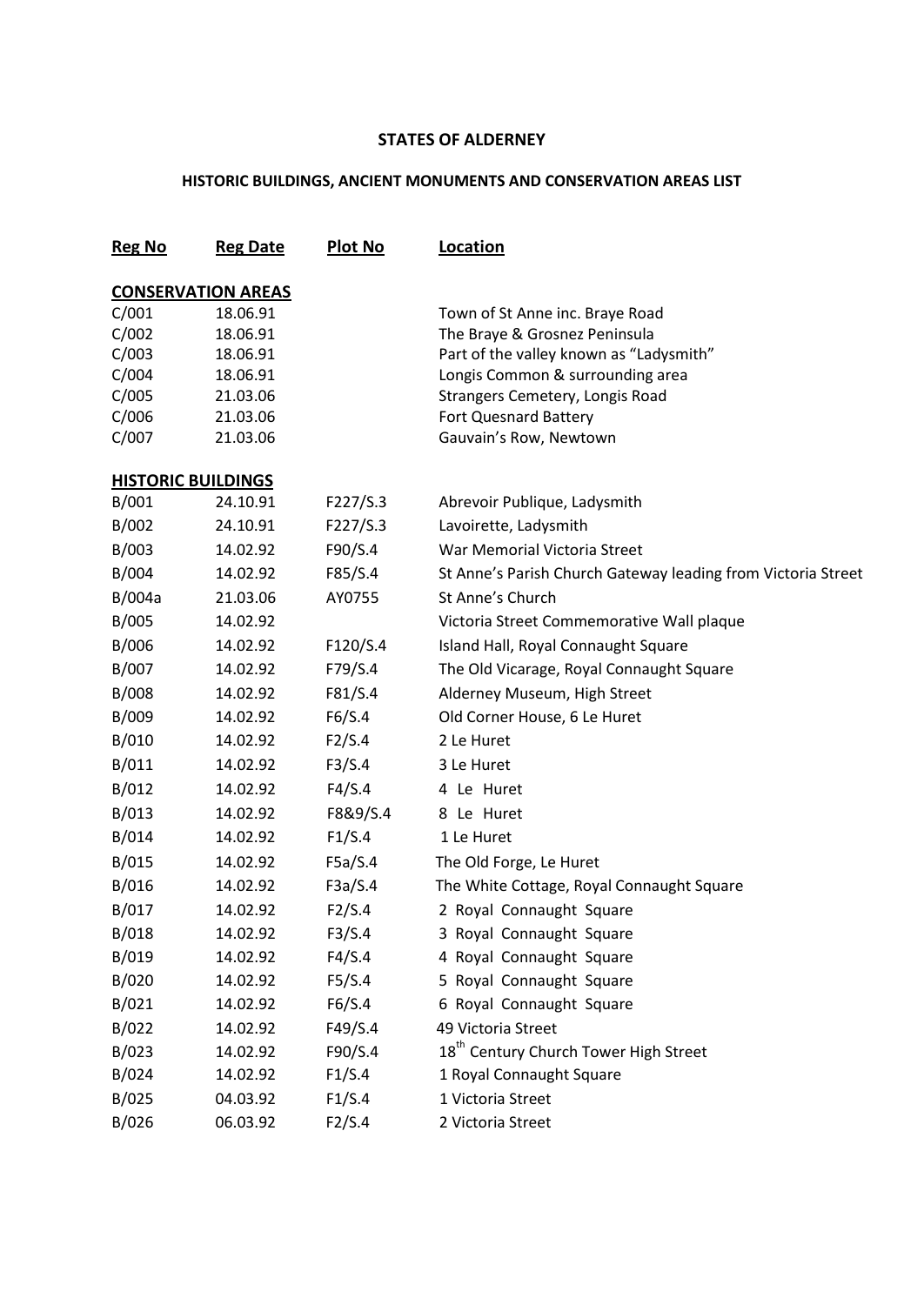| B/027 | 06.03.92 | F3/S.4      | 3 Victoria Street                   |
|-------|----------|-------------|-------------------------------------|
| B/028 | 06.03.92 | F4/S.4      | 4 Victoria Street                   |
| B/029 | 06.03.92 | F5/S.4      | 5 Victoria Street                   |
| B/030 | 06.03.92 | F6/S.4      | 6 Victoria Street                   |
| B/031 | 06.03.92 | F7/S.4      | 7 Victoria Street                   |
| B/032 | 06.03.92 | F9/S.4      | 9 Victoria Street                   |
| B/033 | 06.03.92 | F54/S.4     | 54 Victoria Street                  |
| B/034 | 03.04.92 | F10/S.4     | 10 Victoria Street                  |
| B/035 | 03.04.92 | F11/S.4     | 11 Victoria Street                  |
| B/036 | 03.04.92 | F12/S.4     | 12 Victoria Street                  |
| B/037 | 03.04.92 | F13/S.4     | 13 Victoria Street                  |
| B/038 | 03.04.92 | F14/S.4     | 14 Victoria Street                  |
| B/039 | 03.04.92 | F15/S.4     | 15 Victoria Street                  |
| B/040 | 03.04.92 | F16/S.4     | 16 Victoria Street                  |
| B/041 | 03.04.92 | F17/S.4     | 17 Victoria Street                  |
| B/042 | 03.04.92 | F97/S.4     | North Star, Victoria Street         |
| B/043 | 03.04.92 | F21/S.4     | 21 Victoria Street                  |
| B/044 | 03.04.92 | F22/S.4     | 22 Victoria Street                  |
| B/045 | 03.04.92 | F23/S.4     | 23 Victoria Street                  |
| B/046 | 03.04.92 | F24/S.4     | 24 Victoria Street                  |
| B/047 | 03.04.92 | F25/S.4     | 25 Victoria Street                  |
| B/048 | 03.04.92 | F26/S.4     | 26 Victoria Street                  |
| B/049 | 03.04.92 | F35/S.4     | 35 Victoria Street                  |
| B/050 | 03.04.92 | F36/S.4     | 36 Victoria Street                  |
| B/051 | 03.04.92 | F37/S.4     | 37 Victoria Street                  |
| B/052 | 03.04.92 | F38/S.4     | 38 Victoria Street                  |
| B/053 | 03.04.92 | F39/S.4     | 39 Victoria Street                  |
| B/054 | 10.04.92 | F40/S.4     | 40 Victoria Street                  |
| B/055 | 10.04.92 | F42/S.4     | 42 Victoria Street                  |
| B/056 | 10.04.92 | F47/S.4     | 47 Victoria Street                  |
| B/057 | 10.04.92 | F46/S.4     | 46 Victoria Street                  |
| B/058 | 10.04.92 | F50/S.4     | 50 Victoria Street                  |
| B/059 | 10.04.92 | F53/S.4     | 53 Victoria Street                  |
| B/060 | 10.04.92 | F53a/S.4    | 53a Victoria Street                 |
| B/061 | 10.04.92 | F54a/S.4    | 54a Victoria Street                 |
| B/062 | 10.04.92 | F55/S.4     | 55a Victoria Street                 |
| B/063 | 10.04.92 | F55b/S.4    | 55b Victoria Street                 |
| B/064 | 10.04.92 | F56/S.4     | 56 Victoria Street                  |
| B/065 | 10.04.92 | F31/S.4     | 31 Victoria Street                  |
| B/066 | 10.04.92 | F20/S.4     | 20 Victoria Street                  |
| B/067 | 10.04.92 | F41/S.4     | 41 Victoria Street                  |
| B/068 | 16.04.92 | F147/8/9    | Les Mouriaux House                  |
| B/070 | 16.04.92 | F6B/7/S.4   | 7 Queen Elizabeth II St             |
| B/071 | 16.04.92 | F2,2a,2b,55 | Sauchet House, 2 Venelle de Sauchet |
| B/073 | 16.04.92 | F9/S.4      | 9 Queen Elizabeth II St             |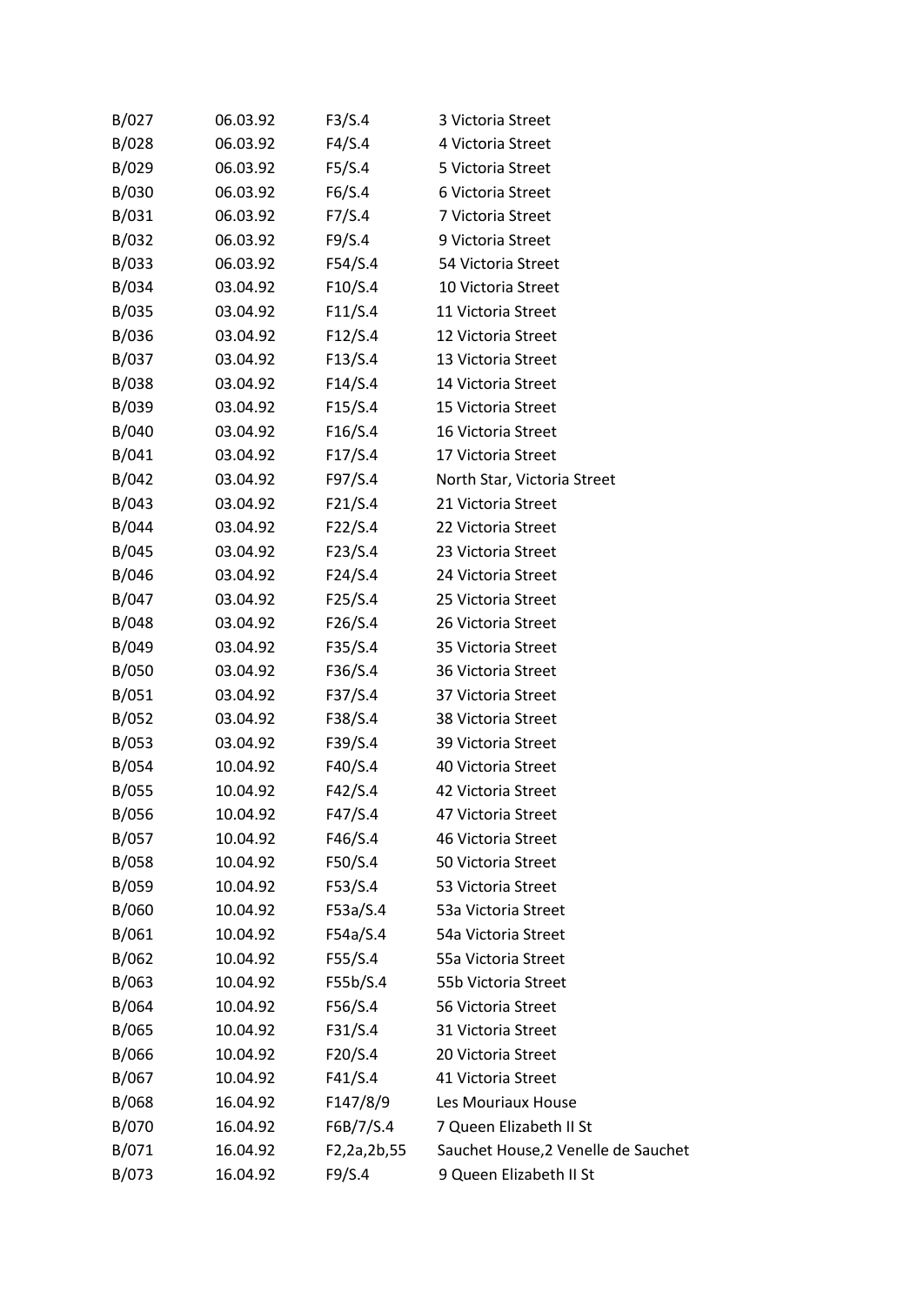| B/074  | 16.04.92 | F11/S.4    | 11 Queen Elizabeth II St                 |
|--------|----------|------------|------------------------------------------|
| B/075  | 16.04.92 | F5/S.4     | 5 Queen Elizabeth II St                  |
| B/076  | 16.04.92 | F4/S.4     | 4 Queen Elizabeth II St                  |
| B/077  | 16.04.92 | F2/S.4     | 2 Queen Elizabeth II St                  |
| B/079  | 16.04.92 | F164/S.4   | 1720 House, Church St                    |
| B/080  | 16.04.92 | F4/S.4     | 4 Church Street                          |
| B/090  | 30.04.92 | F10/S.4    | 10 High Street                           |
| B/091  | 30.04.92 | F38/S.4    | 38 High Street                           |
| B/092  | 30.04.92 | F39/S.4    | 39 High Street                           |
| B/093  | 30.04.92 | F28/S.4    | 28 High Street                           |
| B/094  | 30.04.92 | F29/S.4    | 29 High Street                           |
| B/095  | 30.04.92 | F30/S.4    | 30 High Street                           |
| B/096  | 30.04.92 | F1/S.4     | 1 St Martin's Annex                      |
| B/097  | 30.04.92 | F242/S.4   | Val des Portes                           |
| B/098  | 30.04.92 | F189a/S.4  | Shoe Shop, Les Rocquettes                |
| B/099  | 30.04.92 | F235/6/S.4 | The Presbytery                           |
| B/100  | 10.04.92 | F80/S.5    | Mount Hale Battery and Arsenal           |
| B/101  | 10.04.92 | F163/S.5   | <b>Essex Castle</b>                      |
| B/101a |          |            | The Pepper Pot                           |
| B/102  | 16.04.92 | F161/S.5   | Chateau de Longis/The Nunnery            |
| B/103  | 16.04.92 | F1/S.6     | Fort Ile de Raz                          |
| B/104  | 16.04.92 | F43/S.6    | Fort Houmet Herbe                        |
| B/105  | 16.04.92 | F55/S.6    | <b>Fort Quesnard Barracks</b>            |
| B/106  | 16.04.92 | F67/S.6    | Fort Les Homeaux Florains                |
| B/107  | 16.04.92 | F76/S.6    | <b>Fort Corblets</b>                     |
| B/108  | 16.04.92 | F245/S.3   | Fort Clonque                             |
| B/109  | 16.04.92 | F160/S.6   | Fort Chateau a L'Etoc                    |
| B/114  | 16.04.92 | F56/S.6    | Fort Quesnard Battery                    |
| B/120  | 30.04.92 | F238/S.4   | Sundial House, Les Rocquettes            |
| B/124  | 20.07.93 | F395/S.3   | <b>Telegraph Tower</b>                   |
| B/125  | 21.03.06 | AY 0454    | <b>Masonic Hall</b>                      |
| B/126  | 21.03.06 | AY1858     | The Odeon (WW2 Direction Finder)         |
| B/127  | 21.03.06 | AY0569     | The Water Tower (Mouriaux)               |
| B/128  | 21.03.06 |            | Alderney Farmers Memorial, Le Grand Val  |
| B/129  | 21.03.06 |            | Iron Age Burial Site, Rue des Mielles    |
| B/130  | 21.03.06 |            | Marais Water Trough, Marais Square       |
| B/131  | 21.03.06 | AY1563     | Marais Hall, Marais Square               |
| B/132  | 21.03.06 | AY1329     | St Michael's Cottage, Valongis           |
| B/133  | 21.03.06 | AY0833     | Hillside, Rue des Butes                  |
| B/134  | 21.03.06 | AY1063     | Le Vallon, Fontaine David                |
| B/135  | 21.03.06 | AY1407     | The Vines, Longis Road                   |
| B/136  | 21.03.06 | AY1908     | Corblets Barracks (Sharpes Farm), Mannez |
| B/137  | 21.03.06 | AY1840     | SWD Shed Sharpes Farm, Mannez            |
| B/138  | 21.03.06 | AY1889     | Mannez Lighthouse and outlying buildings |
| B/139  | 21.03.06 | AY0098     | Fort Doyle                               |